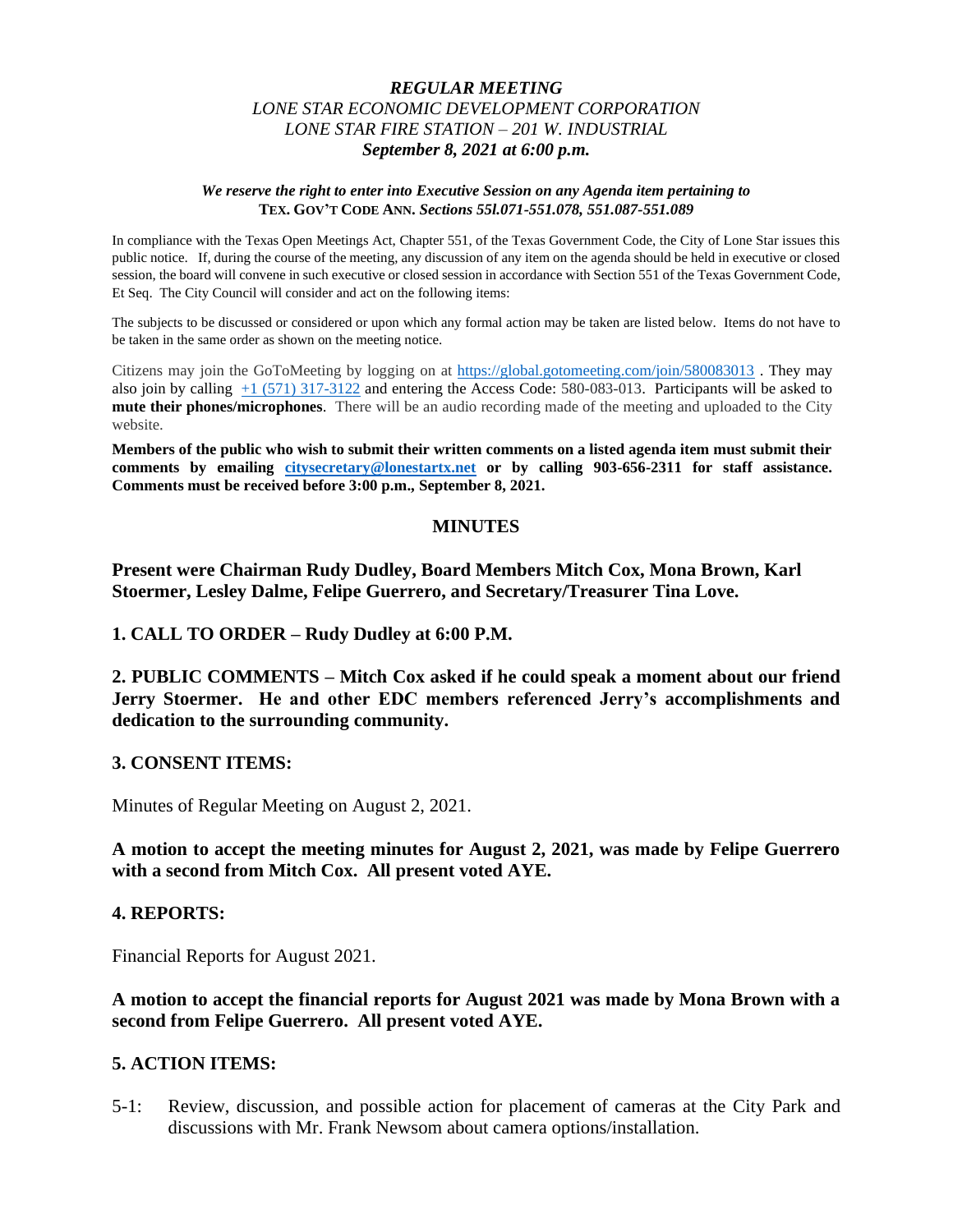**Felipe Guerrero presented Mr. Frank Newsom of FMN Systems, Granbury Tx. Mr. Newsom's camera system was the only system Felipe was able to locate that didn't require digging and placing underground wiring from one camera location to another.** 

**Mr. Newsom made a presentation to the EDC on two camera systems (a 4 and 8 camera system) to consider for installation in the Lone Star City Park. Mr. Newsom has 30 yrs. experience installing CCTV security and surveillance systems in the North/Northeast Texas area, and has worked for many commercial businesses including banks, car lots, fire departments, and restaurant chains throughout the United States.** 

**The camera systems discussed come with a 5 yr. warranty (2 years from supplier and an additional 3 years from FMN systems, including maintenance). The system utilizes Sony 4K IP cameras with audio and night vision, uses solar powered panels/bridge plates which communicate from camera point to point, has a static IP address, continues to record data if internet service is loss, and stores data on a 4-terabyte system for future retrievability. Accessibility is maintained by a local administrator which is password protected and an "app" can be installed on single or multiple cellphones, I-Pads, computers, or laptops for accessibility.** 

**An internet services provider (ISP), such as Windstream or Suddenlink is required for internet connectivity which is not included in the camera cost. It was suggested the ISP to have 450-750 Mbps but the cameras would work at a minimum of 150 Mbps.**

**A recommendation to accept FMN Systems bid for an 8-camera system, subject to getting adequate and affordable internet coverage paid by the EDC for one year, then revert internet cost to the City after the first year, was made by Felipe Guerrero with a second from Mitch Cox. All present voted AYE.** 

5-2: Review, discussion, and possible action for Shawn Spencer of Heartland Park and Recreation to discuss the previous grant submission and requirements for future grant submissions.

**Sean Spencer of Heartland Park and Recreation spoke with the EDC about last year's grant submission. He stated the Texas Parks & Wildlife liked the idea and geographical location of the Edgemont Park and had several good things to say about placing a park at that location. Last year's grant submission appeared to emphasize the two basketball courts and only had a few pieces of playground equipment. We may consider removing one basketball court and installing more playground equipment for a future grant submission. Sean expressed grants are evaluated and awarded based upon a point system. The more points, the better opportunity in being awarded a grant. Items for consideration to increase points are increasing the amount of playground equipment installed as a centerpiece for a park, installing park benches for seating, installing solar lights, or consider installing an item such as a splash pad.**

**Sean stated for us to get a grant submission in for this year, we must have information turned in by the first Tuesday of October. The members discussed the necessary steps required to meet the October deadline for a grant submission.**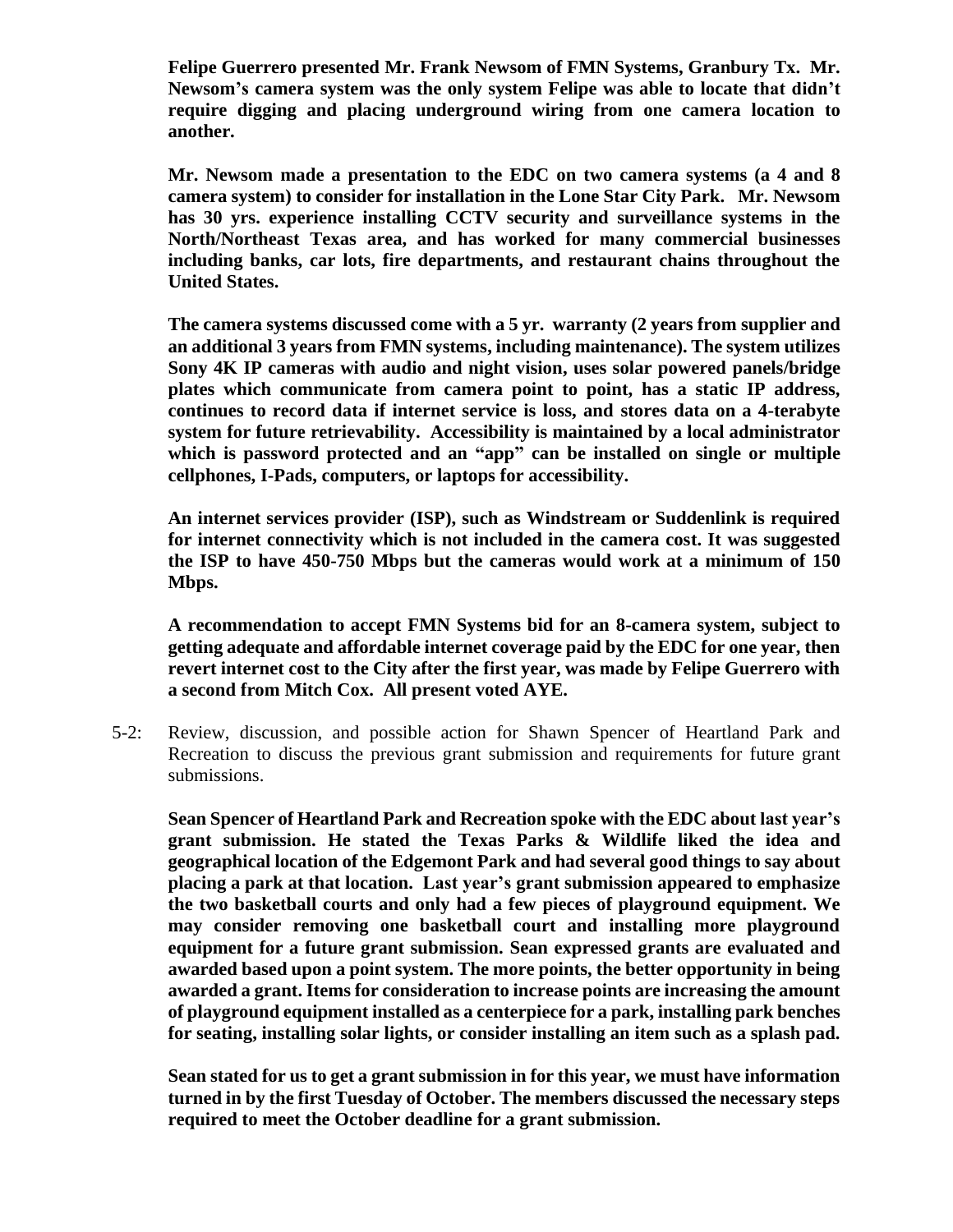**A motion to submit a resolution to the council for the EDC to proceed with the Texas Parks and Wildlife Grant was made by Karl Stoermer with a second from Mitch Cox. All present voted AYE.** 

5-3: Review, discussion, and possible action regarding the drainage at City Park (written proposal and/or updates, tabled from previous meetings).

**Mitch Cox spoke with contractor David Duck about the drainage issues at the City Park. They discussed the drainage should come out on the South side of the boat ramp. Mr. Duck recommended a minimum size drainage pipe of 24" and suggest a 36" pipe due to the amount of water that comes down the hill.** 

**A discussion occurred between Sean Spencer and EDC members about the previous drainage proposal submitted by Heartland. The proposal was based upon information provided by a dirt contractors suggestion. Sean had an engineer at the park previously, but there was not an engineering study performed to determine the best approach for the park drainage.** 

**A motion for Heartland to re-do their original drainage proposal to include an Engineering study was made by Mona Brown with a second from Felipe Guerrero. All present voted AYE.**

5-4: Review, discussion, and possible action for repairs of the City Park bathroom and replacement of bathroom fixtures (tabled from previous meeting). Pending quotes.

**Felipe Guerrero received a quote from Royal Plumbing of Longview for \$4,211.84 to remove and replace the existing rear flush commodes, flush valves, and wall hung lavatories and faucets in the men's and women's restrooms. The quote was to replace with 2 new rear flush commodes with motion activated flush valves and 2 new wall hung lavatories with motion activated faucets and to check for leaks and proper function.**

**A motion to accept the bid was made by Mitch Cox with a second from Felipe Guerrero. All present voted Aye.**

5-5: Review, discussion, and possible action to replace lighting in the City Park bathrooms.

**Rudy Dudley discussed replacing the lights in the City Park restrooms and consider purchasing LED lights with motion sensors which will automatically turn on/off.** 

**A motion for Rudy Dudley and Lesley Dalme to get bids for LED replacement lights for the restrooms was made by Mona Brown with a second from Mitch Cox. All present voted AYE.** 

5-6: Review, discussion, and possible action regarding cleanup of swimming area (previously tabled).

**A motion to table this item until after January 2022 was made by Mitch Cox with a second from Karl Stoermer. 3 voted AYE, 1 opposed.**

5-7: Review, discussion, and possible action regarding bids for pier repair or pier replacement (tabled from previous meeting)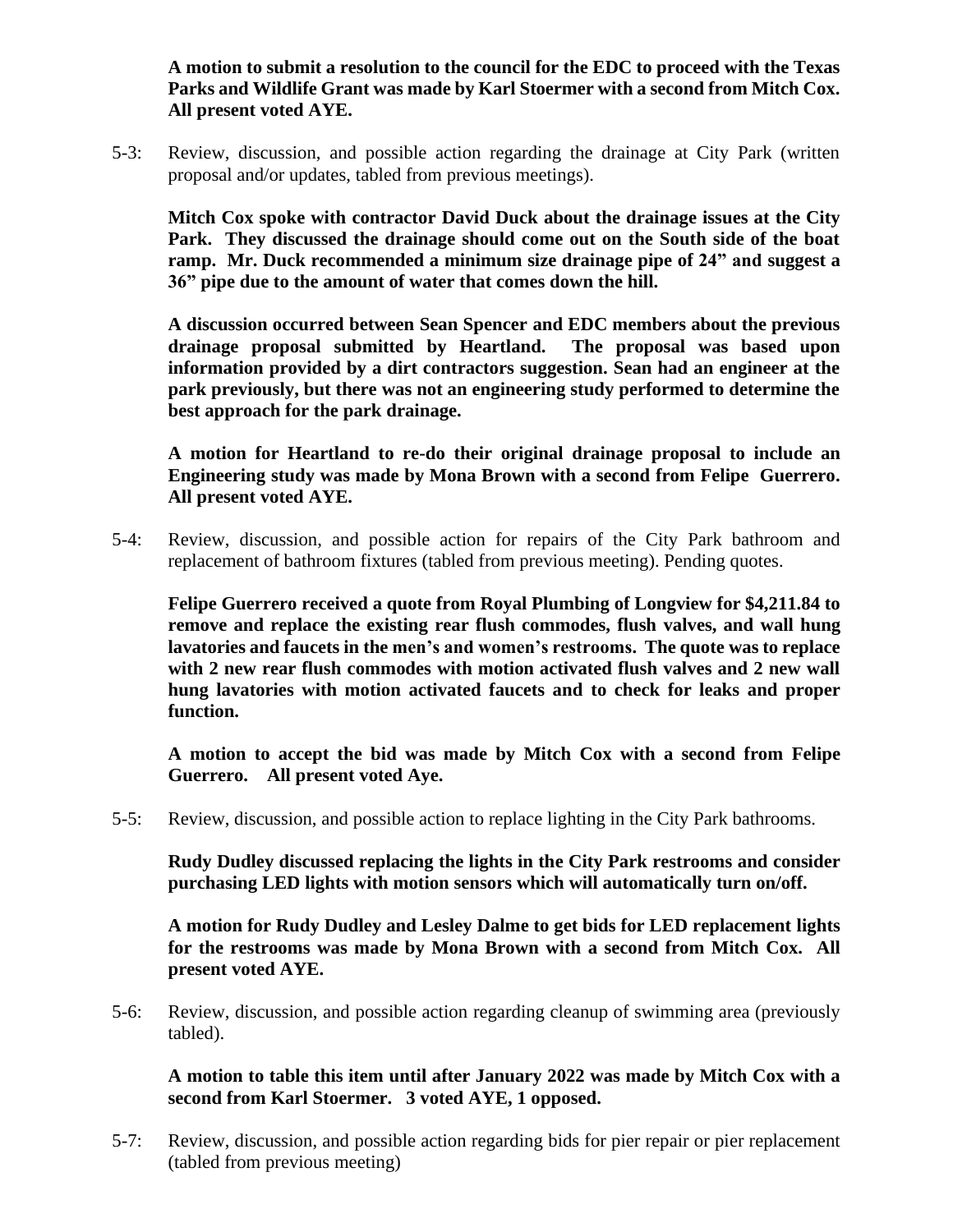**The original winning bid for pier repairs was unable to complete the project. An additional bid was submitted by Danial Tripp for \$665.85 to remove and replace 12 ea. 2x6x8' pressure treated rails, 2, 2x6x8' rotten rails and 1, 2x6x6' deck board.**

**A motion to accept the bid and present to the City Council was made by Felipe Guerrero with a second by Lesley Dalme. All present voted AYE.**

5-8: Review, discussion, and possible action regarding Edgemont City Park (tabled from previous meeting).

## **Remove from list. No action.**

5-9: Review, discussion, and possible action for Spoon's barbeque VIP grant.

**Rudy Dudley reported that Spoon's barbeque has submitted all the required paperwork for the EDC Visual Improvement Program (VIP) grant and wants to present to the City Council.**

**A motion to approve the VIP grant for Spoons and present to the City Council was made by Mitch Cox with a second from Felipe Guerrero. All present voted AYE.**

5-10: Review, discussion, and possible actions to replace basketball goals/poles at the city park and to place lighting around the basketball court.

**Rudy received a quote from LED Light Expert for LED lighting at the basketball court. The quote for two poles and lights was \$2,019.98 with shipping included. A quote was received from Montana Electric to install lighting, install new poles, pull wires, and concrete pad for \$1,700, labor only. A total of \$3,719.98. Rudy also spoke with a company named Mega-Slam about replacement basketball goals. We don't want adjustable goals because of people lowering the goals, hanging on them and breaking. A quote to install the pole, backboard, and goal was for \$2,549.00.** 

**A motion to table this item was made by Mona Brown with second by Karl Stoermer. All present voted AYE.**

5-11: Review, discussion, and possible action to amend total price of Christmas tree topper purchased from Temple Display. Quoted price did not include shipping cost of \$143.32. Final cost equals \$399.82 after the 25% discount.

# **A motion to amend the tree topper price was made by Mitch Cox with a second from Mona Brown. All present voted AYE.**

5-12: Review, discussion, and possible action regarding the Rocky Point Adventures participation in the Visual Improvement Program, needs for long term growth, and to discuss tourism to Lone Star (update).

**Rocky Point Adventures representatives were unable to attend the meeting and asked this item be removed from the agenda. No action taken.**

# **6. ADJOURN**